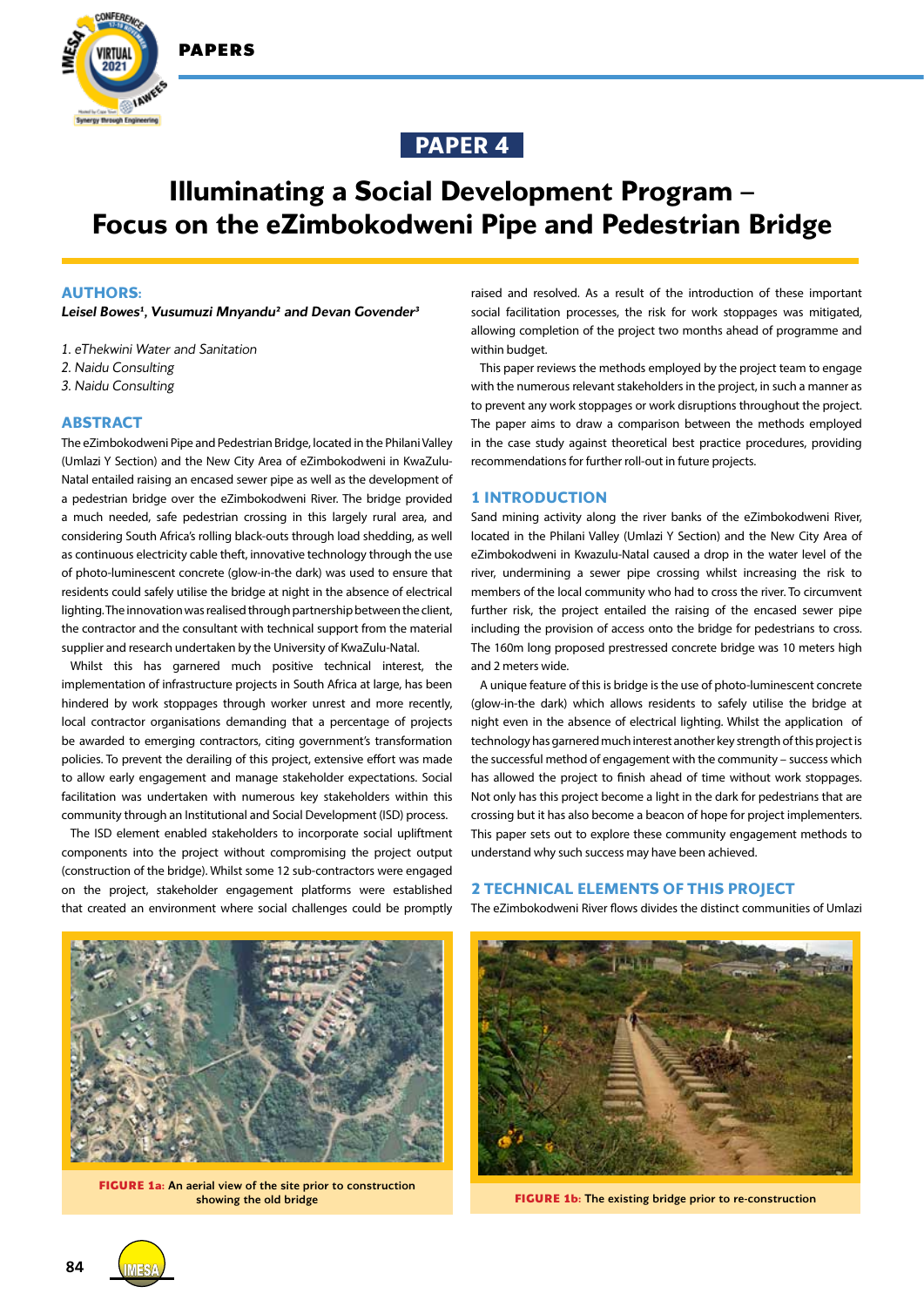3S Media **3S Media**



**FIGURE 2:** An aerial view of the site post-construction. The picture depicts the newly built bridge and the wards serviced

Y section in Ward 86 and Ezimbokodweni in Ward 93. The community of eZimbokodweni comprises a population of 12 882 people, with some 50.8% being female. Prompted by the high number of drownings and crime incident. In 2016, ward 86 councillor Sindisiwe Dlamini-Shange approached the Municipality to propose the reconstruction of the existing bridge in order to provide a safe crossing for the community. Her concern emanates from reports of several drownings in a 10-year period during times when the low-lying bridge became submerged during heavy rains. She also noted the heightened criminal activity that occurred at night whilst people crossed the unlit pipe crossing. It was also reported that the construction of the existing syphon which were undertaken in 2000 was marred by hijacking of the stakeholders that were involved in the construction.

The existing infrastructure across the river consisted of a siphon encased in a reinforced concrete structure buried approximately 4m deep in the riverbed. Due to illegal sand mining, the water level of the river dropped, causing further riverbank erosion, exposing the encasement leaving it susceptible to vandalism, undermining during floods and a potential structural risk through heavy trucks driving over it.

The client, along with designers Naidu Consulting, therefore looked for a solution which considered the protection of the pipe and the pedestrians who frequently use the pipe crossing to traverse the river. The solution comprised the raising of the pipe and provision of access onto the bridge for pedestrians. The 160 meters long prestressed concrete bridge was 10 meters high and 2 meters wide with handrails constructed using photoluminescent concrete (glow-in-the dark) which allowed residents to safely utilise the bridge at night even in the absence of electrical lighting – technology introduced after extensive research undertaken by Resocrete, the consultant and the University of Kwazulu-Natal.

## **3 THE CLIENT - ETHEKWINI METRO**

The client on this project was eThekwini Metro. EThekwini is located on the east coast of South Africa in the Province of KwaZulu-Natal (KZN). The Municipality spans an area of approximately 2 297km² and is home to some 3.5 million people. It consists of a diverse society which faces various social, economic, environmental and governance challenges. As a result, it strives to address these challenges which mean meeting the needs of an everincreasing population.

The metro has been faced with a scourge of project stoppages due to community needs to participate in such projects. Various stakeholders express different needs to participate in the contract one of which being business forums such as the Delangokubona Business Forum who, having

considered the PPPFA and the contract participation goals, hope to gain access to the up to 30% of the project value subcontracted to them for supply of materials or service delivery. Where inappropriately consulted, the intervention from such groups have had varied impacts and, in some instances, even turned violent where the municipal officials have been forcibly removed from their offices and municipal assets set on fire – destroying such assets and potentially resulting in injuries and trauma. Historically, the cost of these interruptions has amounted to millions of Rands. One such project was the Northern Aqueduct Augmentation bulk water pipeline project where eThekwini Mayor Mxolisi Kaunda indicated that the council has had to approve a further R13.9 million funding due to delays that were propelled by the business forums who violently

threatened the contractor.

To this end, it was imperative that the municipality look at avenues to reduce the risk of project interruptions caused by Business Forums or the community at large.

# **4 THE CHALLENGES WORKING WITH COMMUNITIES**

A simple definition of the Institutional and Social Development (ISD) services is that it deals with community participation in ensuring that communities are part of the development process (decision making). The ISD thus refers to both what needs to be done as well as an approach of how things should be done within a context of community participation in order to achieve sustainable development. Development refers to a process of social, economic and human empowerment through which ordinary people gain greater control over factors which control their lives. It is a process where people are at the centre of their own development with the necessary support of others.

Social facilitation is similar to Stakeholder engagement which is defined by Wikipedia as the process by which an organization involves people who may be affected by the decisions it makes or can influence the implementation of its decisions. They may support or oppose the decisions, be influential in the organization or within the community in which it operates, hold relevant official positions or be affected in the long term.

An underlying principle of social facilitation is that stakeholders have the chance to influence the decision-making process – a key part of this is multistakeholder governance. This differentiates stakeholder engagement from communications processes that seek to issue a message or influence groups to agree with a decision that is already made. Social facilitation provides the opportunity to further align project practices with societal needs and expectations, helping to drive long term sustainability and stakeholder values.

Jeffrey (2009) in "Stakeholder Engagement: A Roadmap to meaningful engagement" describes seven core values for the practices of gaining meaningful participation of which perhaps the three most critical are:

- Stakeholders should have a say in decisions about actions that could affect their lives or essential environment for life.
- Stakeholder participation includes the promise that stakeholder's contribution will influence the decision.
- Stakeholder participation seeks input from participants in designing how they participate.
- The practitioners in stakeholder engagement are often businesses,



IMESA **85**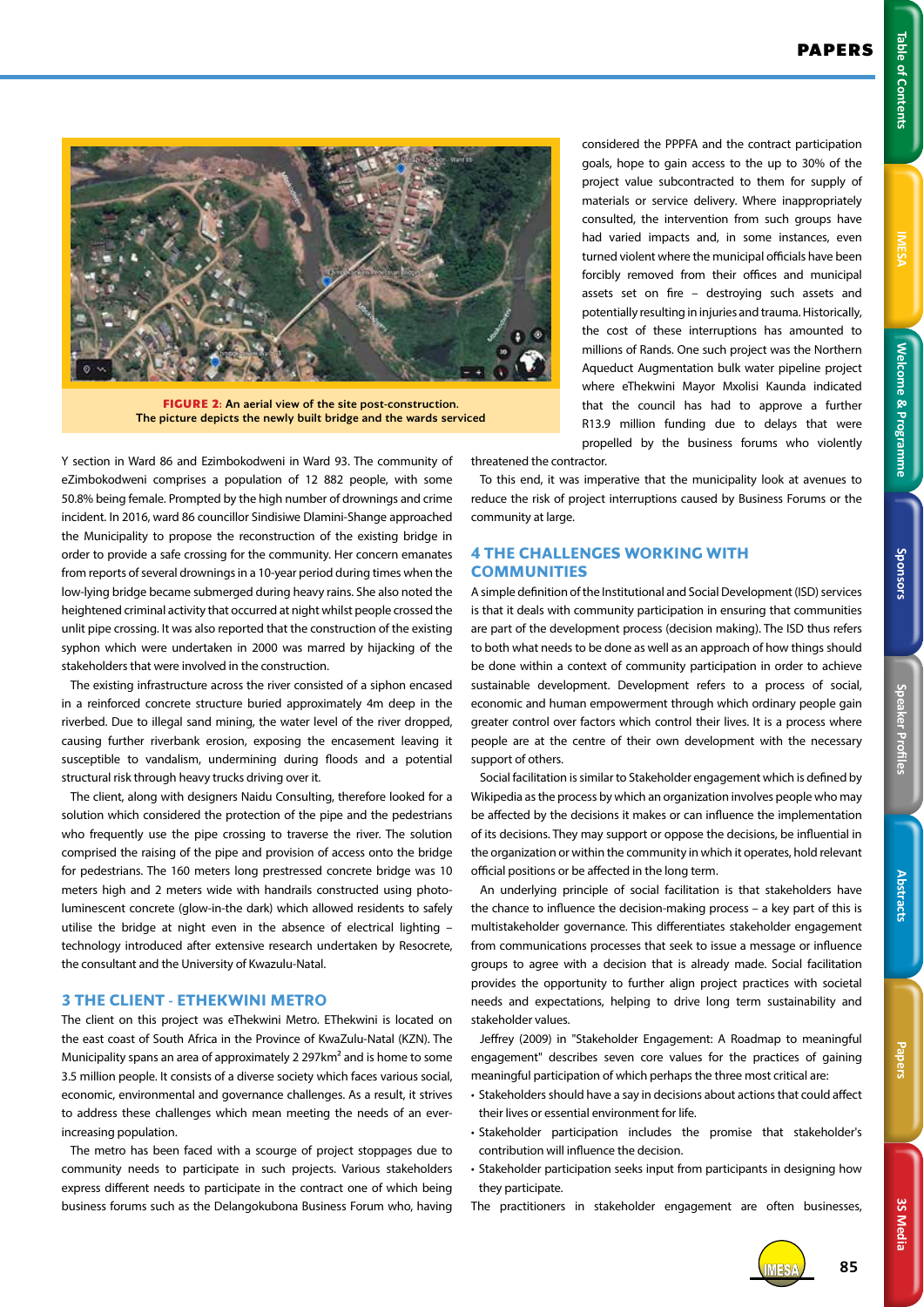



non-governmental organizations (NGOs), labour organizations, trade and industry organizations, governments, and financial institutions.

The main goals for social facilitation are as listed below:

- To provide balanced, objective, accurate and consistent information to assist stakeholders to understand the Project and how they will be affected.
- To obtain feedback from stakeholders on analysis, alternative solutions and/or outcomes
- To work directly with stakeholders throughout the process to ensure that their concerns and interests are consistently understood and considered.
- To partner with the stakeholder including the development of alternatives, making decisions and the identification of preferred solutions.
- Stakeholders are enabled/equipped to actively contribute to the achievement of outcomes.

The social facilitation remains a binding factor between the community that is receiving the service (project) and the project team that is delivering the project.

# **5 THE CLIENT'S VIEW ON SOCIAL FACILITATION**

The eThekwini Municipality recognises the importance of social facilitation and includes clauses in their project tender documents to allow for a community liaison officer as well as the establishment of a Project Steering Committee. Whilst this is standardized on most projects, an ISD Specialist is not always specified placing responsibility for community engagement with the construction monitoring team and the client themselves. Whilst this has worked on many projects, there is an increased resistance to this method of working with increased resistance from communities as their voices are not heard. The client has historically engaged the community to inform of the impacts of the work and hear their response toward it rather than allowing the stakeholders to participate in decisions. Further to this, it must be noted, that even when ISD consultants have been engaged, that the ISD consultant is not effective with problems still arising. Finally, where ISD consultants are engaged, the results realised may not be consistent or do not achieve the desired outcomes. Notably, the Northern Aqueduct project which was undertaken in the near vicinity of the project utilised the services of an ISD Consultant however, despite the intervention, the project was severely delayed with delay costs amounting to some R13.9million.

# **6 HOW SOCIAL FACILITATION WAS IMPLEMENTED ON THE EZIMBOKODWENI PROJECT**

#### **6.1 The ISD Team**

Ethekwini Metro appointed Khanyisa Projects to provide Institutional and Social Development (ISD) services on eZimbokodweni Pipe and Pedestrian Bridge project. Amongst other responsibilities, the ISD was appointed to:

- Contribute to project risk identification with respect to the community and plan appropriate mitigation thereof;
- Manage the community stakeholder interests;

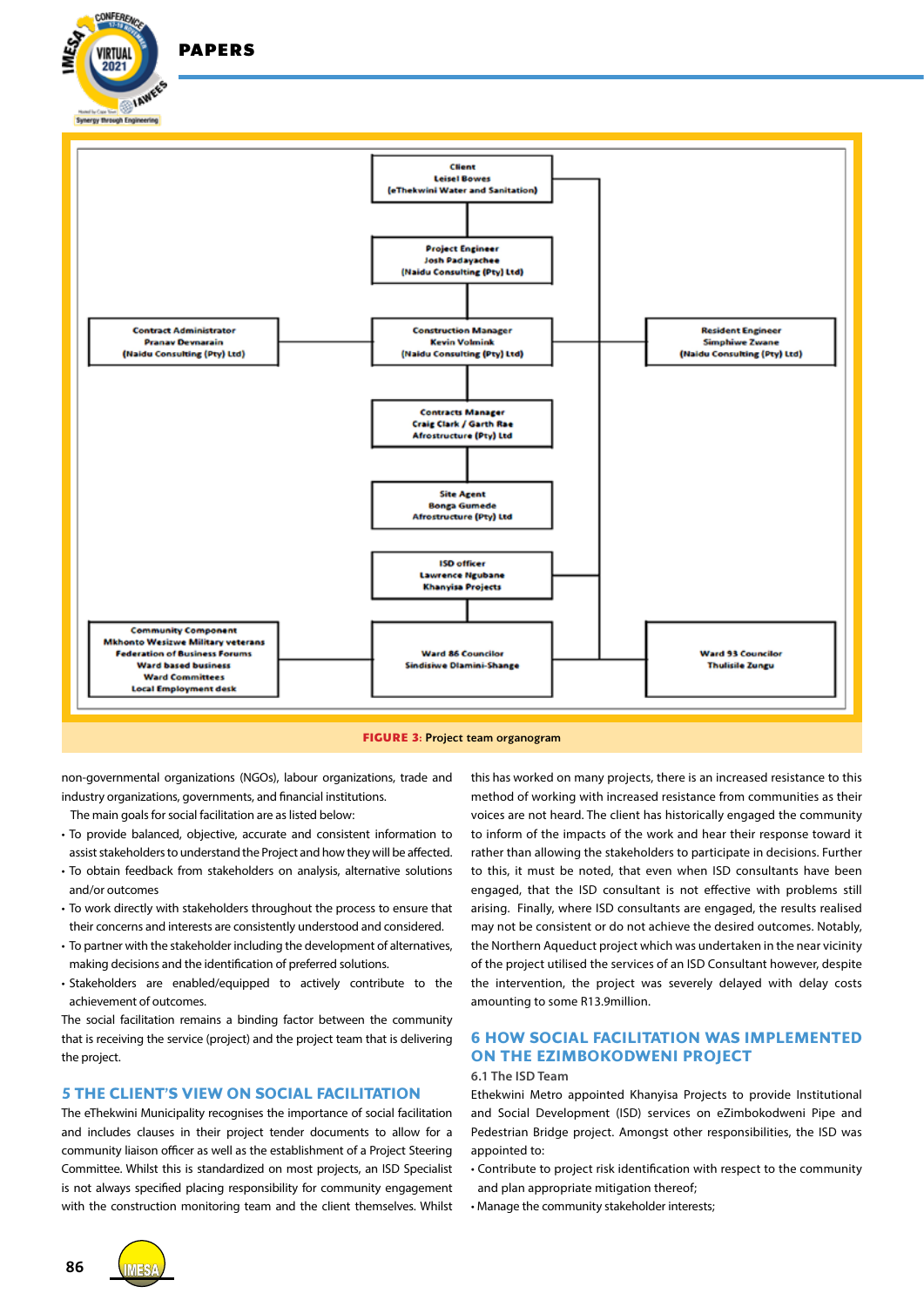

**FIGURE 4:** Installation of bridge decking

- Attend project team and Project Steering Committee meetings; and
- Act as and interface between the project team and the community stakeholders.

The appointment of the ISD was made at the Preconstruction stage after the contractor had been appointed but before the contractor had established on site. An ISD team was established and comprised representatives from:

- eThekwini Water and Sanitation (Project Sponsor)
- Naidu Consulting (Engineering consultant)
- Afrostructures (Contractor)
- Khanyisa Projects (ISD Consultants).

#### **6.2 The ISD**

**Team's approach to engagement with the community**

Whilst the project team had formulated a technical viable response to the engineering problem, the ISD recognised the importance of the Voice of the Stakeholders and their contribution to the success of the project. The ISD Team resolved to build credibility and trust, develop supporters and champions for the project and ensure that the needs and wishes of the stakeholders were taken into consideration in decision-making. Rather than doing the minimum to keep the community at bay, the ISD Team elected to apply a stance of mobilisation and inclusion – not fighting the community but working with them.

As such the ISD team developed a stakeholder management strategy. The strategy was based on:

- Engaging the correct stakeholders
- Applying appropriate communicating techniques to allow the stakeholders to understand the message



**FIGURE 5:** The project team after a site visit

• Not applying a "need to know" approach to information sharing but rather an "information-sharing-for-empowering" approach – providing the community with as much information as possible to allow them to participate

- •Being transparent
- Applying a stakeholder participation approach rather than a stakeholder informing approach.

Fundamentally, the ISD team agreed that the approach to the community would be to have them participate in decision making – empowering them through open and appropriate communication.

# **6.3 Initial engagements**

Whilst the project team identified wards 86, 89 and 93 as being the impacted wards for this project, the initial meeting called with ward councillors was attended by just one councillor. Whilst the meeting allowed a streamlining of the stakeholders to those in wards 86 and 93, the ISD team elected to delay the commencement of the project until adequate stakeholder engagement was undertaken. (as opposed to a tick box for completion with the stakeholders who did not attend deemed disinterested) The ISD team therefore planned and held a subsequent meeting using further means to ensure representation from all affected stakeholders. The stakeholder participating in the subsequent meeting included representation from both wards. During this engagement, the ISD explained:

• The project scope including the numerous features and benefits of the proposed structure

• Explaining the benefits that the community would derive outside of the project output of a bridge. Having carefully considered the technical complexity of solution, the ISD consultant relayed the skill required to achieve the already embraced end-product and the lack of such skill within the pool of contractors within the project area. Given this limitation, the ward councillors still iterated the need for the project to add value to the community through other mechanisms such as educational programmes at schools and learnerships contributing toward the Contract Participation Goal.

#### **6.4 Mobilised the community**

As a result of the approach, the ward councillors embraced the project and aided the execution of the works in many aspects. To this end, the councillors assisted the project team to identify available resources within the community and support the identification of potential threats such as individuals or organisations that might have concerns about the projects or other external issues that may hinder the project's success. Clear guidelines on how to appoint the PSC were shared with both the councillors. To this end, the councillors provided guidance on how to formulate the PSC in order to mitigate the risks of negative inputs from such stakeholders providing guidance on the recommended composition of the members of the PSC from the community. The PSC ultimately comprised project representatives from the client, consultant, contractor and ISD Consultant with community representatives:

- •Mkhonto Wesizwe Military veterans
- •Federation of Business Forums
- •Ward based business
- •Ward Committees
- •Local Employment desk.

PSC members were inducted explaining roles and responsibilities in the project. The resulting PSC then aided the identification of a pool of subcontractors which were available within the community to utilise where opportunities for such services arose through the project.



IMESA **87**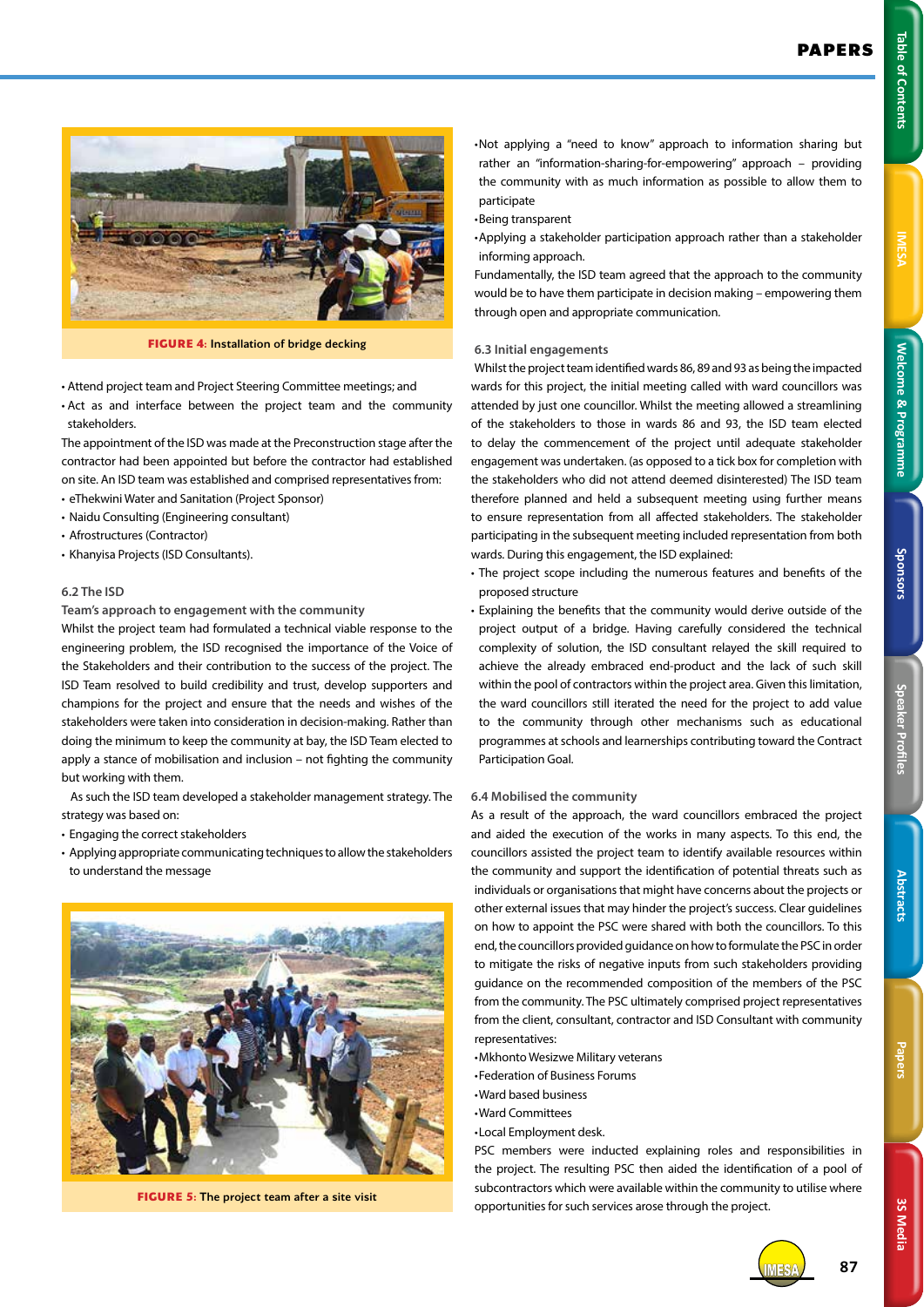



**FIGURE 6:** Completed bridge structure during the day

The advantage of this representation became clear. It allowed community members to voice ideas and concerns and gain an understanding of alternate views and the rationale for decisions. The project team maintained their stakeholder strategy to remain transparent through the project particularly the subcontractor procurement processes including appropriate rates in alignment with the baseline project budget.

#### **6.5 Construction**

Whilst traditional ISD focuses on the management of local labour employment and business opportunities expectations during construction, several components were strategically incorporated during the construction stage to promote inclusion of the community through the construction process. The community was consistently allowed to participate throughout the construction of the project. Two meetings were held each month namely the technical meeting and the PSC meeting. The PSC members were also allowed to attend the Technical meeting and even though this was optional, the members elected to attend these regularly with both meetings being avenues to raise any social facilitation issues. The PSC members were provided with stipends when attending the PSC meetings which affirmed the value that the client had for the voice of the community – enhancing the probability of the full complement of the community representation for issues to be fully addressed. The project team allowed the community to participate in finding solutions to the problems identified.

To further emphasise the belief of their importance of the voice of the community, the client provided the PSC Community representatives with project branded Personal Protective Equipment. The project team applied an inclusive approach as opposed to a need-to-know approach basis where the community is kept in the dark on the proceedings of the projects. This presented an inclusive environment, where the community representatives could ask questions regarding technical matters and adequate responses provided to aid capacitation. This was taken further through the involvement of the interested community representatives in the traditional celebration of the achievement of specific project milestones such as the installation of the bridge decking.

A business desk was established on the project. In conjunction with the Business Forums, the ISD facilitated the creation of a database of service providers in the project wards. This database was used to source subcontractors from the community.

#### **6.6 Impact of the community participation**

The impact of the effective Social facilitation was evident throughout the

contract period. Numerous benefits were realised including the following:

- Whilst the initial engagement took longer than anticipated, the mobilised community aided the execution of the works, so much so that the project was completed earlier than anticipated. This was realised through the community supporting the process of the identification of local materials and suppliers and, due to the inclusion of all stakeholders – no work stoppages associated with community unrest, occurred.
- Despite investing in bursaries, partnerships in education programmes, utilising local labour and local contractors for the works, the effort resulted in the project finishing within budget. The site establishment was let after the contract for usage as a block precast yard for a local business within the community.
- The project was historically prone to crime and, in previous projects, several hi-jackings had taken this place. During the project an incident occurred where a battery was stolen from the site. As part of the commitment to transparency, the incident was communicated at the PSC. Subsequently, the stolen goods were returned to the site.
- The ownership exhibited by the community for the works, resulted in a reduced cost for security measures for the project.
- The community understood the key features and benefits of the assets being created and continue to ensure that their "asset" is well taken care of.

# **7 THE CONTRIBUTION OF THE PROJECT TEAM STAKEHOLDERS ON THE FACILITATION SUCCESS**

A stakeholder is either an individual, group or organization who is impacted by the outcome of a project. They have an interest in the success of the project and can be within or outside the organization that is sponsoring the project. Whilst community facilitation may follow a series of steps to ensure specific results, the response from the community in this project is testimony of a perhaps untapped resource in a project – the community. This response was triggered by a common thread which has been identified in each of the stakeholders.

#### **7.1 Client Representative**

Whilst the client body endorsed an element of social facilitation, this has not always yielded similar results. The client representative was a professionally registered technologist with 21 years of experience in the construction industry. Acting as the Area Project Manager in the Water Design Branch for the Western and Southern Region of the eThekwini Municipality, the resource had extensive experience in construction with experience in understanding the dynamics of working with projects sensitive to community impact.

The client representative appreciated that:

- The roll out of CPG in projects has generated interest in communities, and when not adequately addressed, could result in negative feedback from the community including unrest and potentially loss of lives.
- Not dealing with the issue could impact progress and the budget of the project.

As a mother of three boys, the client representative likened her work on the project to her parenting – firm yet granting respect and acknowledging each of them without leaving any behind. In context, this inspired her to lead the project team in such a way as to create a positive engaging environment in the project. Whilst she trusted her consultant and contractor to execute facilitation, she emphasised the need for effective facilitation and therefore requested an outsourced specialist social facilitator to support the project through approval of a variation order.

#### **7.2 The consultant**

Whilst the consultant had a proven technical ability to undertake the works,

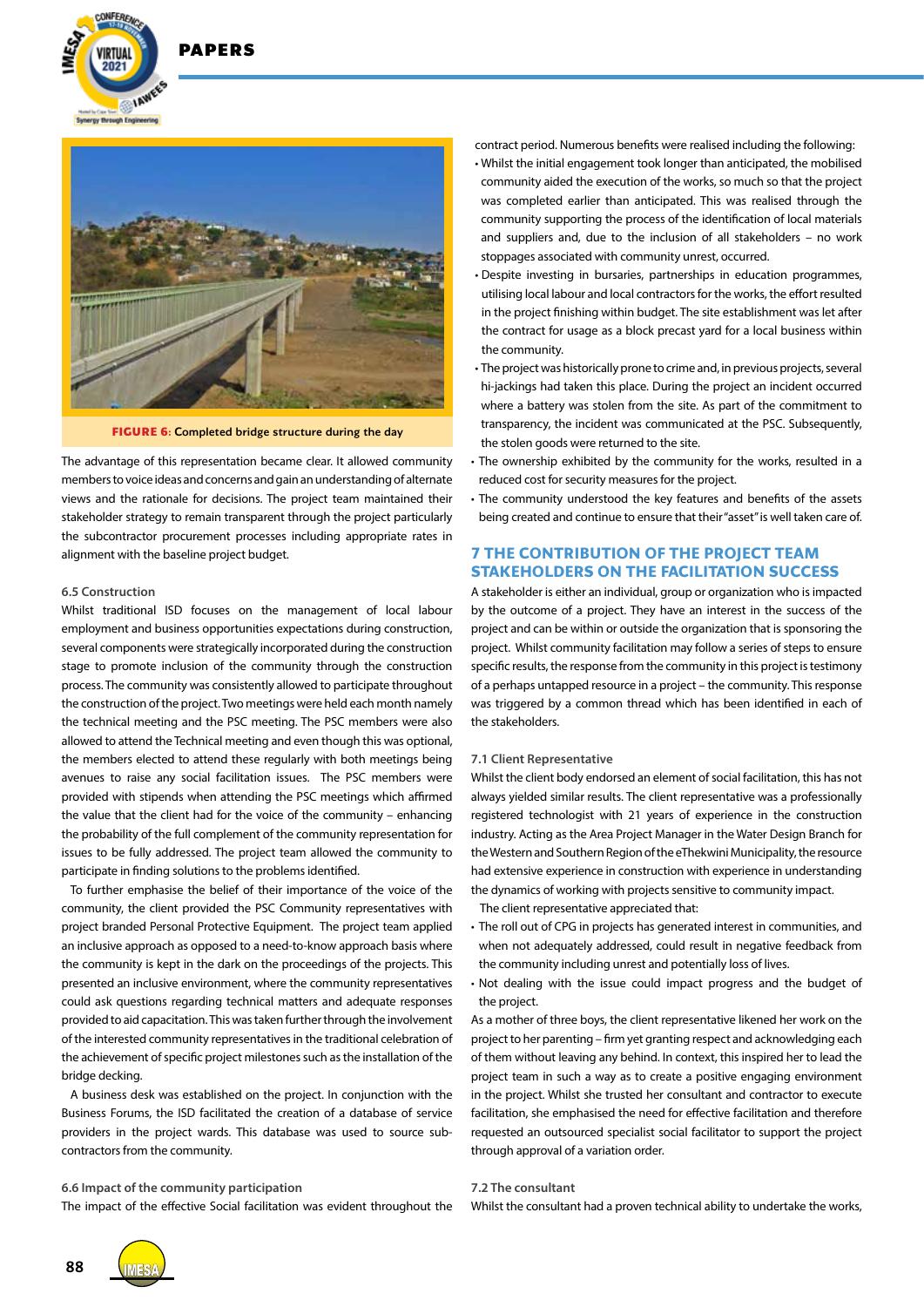3S Media **3S Media**

the consultant has committed to making a difference through their work, consistently seeking avenues to enhance socio-economic benefits through their numerous projects. This commitment is affirmed through staff KPIs which include socio economic initiatives infused into traditional projects with or without mandatory client requirements. Not seeing this as a burden, staff have in fact been inspired by the initiates and have rallied other staff to personally compliment such efforts in order to optimise the benefits. Historically, this has included the staff arranging book drops for newly built libraries and offering maths and physics tuitions in their own time to uplift a community. Their culture has seen them win numerous national communitybased project awards for their efforts.

To this end, the consultant designed the structure with the community in mind, not limited to the structural and sewage works but considering the community impacted by it. Whilst their research on glow in the dark concrete with suppliers Resocrete and the University of Kwazulu-Natal for this project has garnered significant interest in the country and won national awards, the biggest winners still remain the community who can cross the bridge at night on a better lit structure, without the need for electrical lighting. The consultant devised a clear strategy for CPG spend through the project. Considering this and having seen the value of social facilitation on their KZN Department of Transport Projects, the clients request in the project for additional support, was therefore welcomed by the consultant.

# **7.3 The contractor**

The contractor on the project was a well-developed contractor who has been in operation since 1980 and specialises in Structural Concrete & Water Retaining Structures, Building & Developments and Pipelines. The company's mission statement includes instilling a "culture of respect". This site agent, although experienced, was not closed to new ideas or set on traditional approaches. The contractor emanated respect – towards his peers to ensure that roles and responsibilities were effectively enacted and the community, where he was open to comments and suggestions from the different stakeholders. To this end, the site agent ensures that labour and subcontractor requirements were communicated via the ISD officer – reaffirming commitment to the social facilitation process.

#### **7.4 The social facilitator**

The ISD consultant appointed on the project has approximately 30 years of working experience, holding a qualification in Public and Development Management and beginning his career as a Community Liaison Officer. He then developed an affection for the Development theory and practice as opposed to pursuing a career as a public administrator for a government entity. Whilst his education and experience make him a competent social facilitator, his ability to understand the community and respond to their needs make him an excellent, well sought-after resource. In the project, he was instrumental in identifying the correct stakeholders, soliciting their needs and, in the process averting several potential project threats throughout the project. Whilst he developed a clear facilitation strategy, he remained flexible to read, the sometimes-changing needs of the community whilst also acting as a filter to outlandish requests. He played a vital role in bridging the gap between the project team and the members of the community. A key strength of the ISD consultant was his ability to solve many problems before they even escalated to a PSC meeting or the project. He developed strong relationships with members the community who keep in contact with him up to today.

#### **7.5 The ward councillors**

The ward councillors in the project were committed to their roles in their

respective wards. They understood their responsibilities as could easily identify the relevant stakeholders in their wards. They contributed to rapidly identifying the resources available in the respective wards – displaying their extensive knowledge of their respective wards. Whilst both possess the necessary qualifications to fulfil the roll, their persistence and hands on approach have enhanced the probability of achieving success in their targeted areas of work. The 49-year-old and 52-year-old councillors from ward 86 and 93 respectively, have mobilised the community through their efforts.

#### **7.6 The business forum**

The project allowed for Contract Participation Goals (CPG). Several business forums existed through the project area however, through the ward councillors, a representative from each ward was nominated to represent all the forums within this project. The representatives, through the business forums, played a crucial role in compiling a list of available contractors in the community – carefully aligning the expertise of the service provider with the project requirements. To this end, the appointment of sub-contractors was facilitated through the business forums with the main contractor informing the ISD officer of their requirements and the ISD officer along with the business desk identifying potential subcontractors from the database that was initially created.

Lindelani Zungu, a local small business and a nominated representative on the PSC members, highlighted how the PSC became a bridge between the community and the project team. He proactively assisted, along with the other members, to solve problems within the community well before they got to a stage where they could affect the project. He commended the project team for the spirit of inclusion that was established in the project as well as the transparency that existed. He indicated, that as members of the community, they were aware of the progress of the project and that they could also share their own ideas and opinions about the projects. He noted that these were taken into consideration by the team instead of being kept on a need to know basis.

A key role that the members of the PSC played was to invoke accountability amongst subcontractors. In the PSC meetings, the subcontractors were rated according to their performance and the contractor got to express the challenges with them if there was any. The affected subcontractor would then be called to account and advised to improve as underperformance would subsequently affect the timelines of the project.

#### **8 FIVE KEY TAKE-AWAY POINTS**

The social facilitation has been effective in not just alleviating the risk of community interference but capitalising on the benefit of community input in a project. The intervention worked, and whilst many textbook activities were undertaken, many lessons could be learned through the process. Of these, 5 are discussed in the sections below.

#### **8.1 CPG is not a burden**

Consultants and contractors have historically grappled with CPG. There is uncertainty as to how to package it – with specifiers at times struggling to identify suitable work packages or activities which may be undertaken through such work. Many designers at times include work not suitable for the community or specify training or unrealistic employment or local content targets which simply set projects up for failure. CPG is perceived as being counter-productive with "money being given away" from the contract. The project has proven that CPG can be effectively implemented without compromising the scope, time, cost or quality when planned and implemented correctly. The social facilitation on the project has aided the

IMESA **89**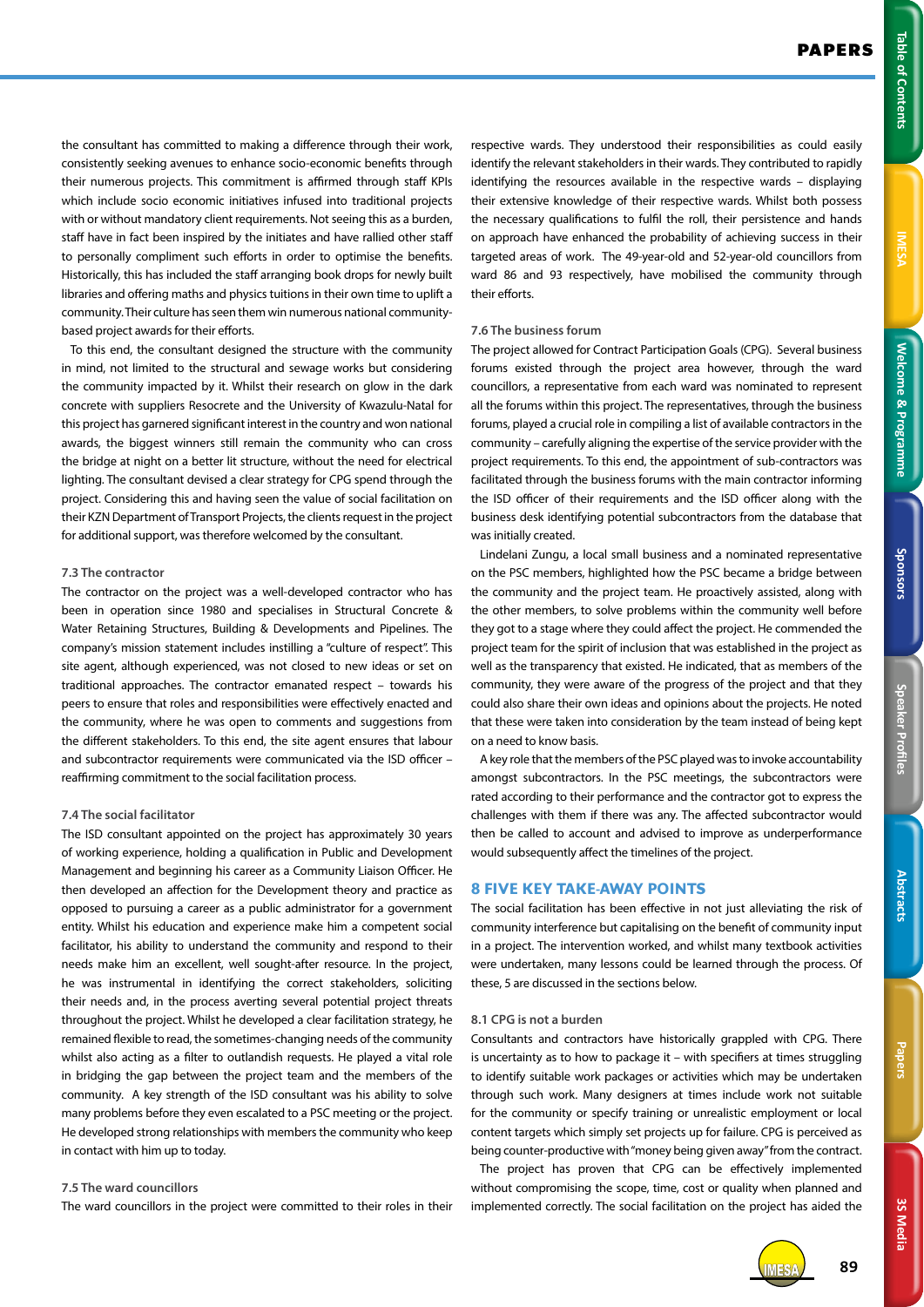$202 -$ 

Syneroy through Engin

**EXAMES** 



identification of avenues of spend which are not random but carefully crafted to enhance the benefits to the community without compromising the technical outputs of the project. In this instance, the community aided the realisation of the CPG benefits by contributing to the planning, implementation and ongoing monitoring. The success of the project through social facilitation has proven that CPG can be successful and beneficial.

#### **8.2 Business Forums don't have to spell disaster**

The several business forums in the project had the potential to threaten the progress of the project. Some project teams hope that such threats don't arise whilst others make plans to avoid them as best possible. In this instance, the project team chose the direct approach: to involve them. They welcomed inputs, from a representative of all forums, averted unrealistic expectations, contributed to weeding out poor performance and aided matching the available pool of resources with the scope of works. The approach has mitigated the negative risk and capitalised on the positive influence. When involved, business forums may offer value to your project. The response from the forums and the potential gain realised through this begs the question as to whether more should be done with Business Forums – supporting them and their members rather than fearing them and trying to work around them.

#### **8.3 Don't underestimate the community**

The community stakeholders should never be underestimated. They can contribute, may make valuable input and can greatly influence the success of your project. Each community is not the same with further differences between the individuals of that community. Despite these differences, one should never underestimate the ability to contribute to a project. What started off as an attempt to limit losses in the project, resulted in significant benefits to the community and the project – even to the extent of stolen items being returned to the project site. Never underestimate the community and its stakeholders!

#### **8.4 Plan to include, not to appease**

It must be remembered that the purpose of any infrastructure project is to create a service or an asset for people. People who don't understand the value of a project may respond very differently to those who do. The project team deliberately created opportunities for the community to be engaged, to understand the project and contribute towards it. The community responded and not just appreciated the gesture but reciprocated through lending ideas and thoughts which could address the challenges in the





**FIGURE 7:** Illuminating bridge in the evening **FIGURE 8:** Illuminating sidewalks leading to the bridge

project resulting in unplanned benefits that saved cost and time in the project.

#### **8.5 Attitude determines altitude**

The attitude and approach of each member of the team contributed significantly toward the success of this project. Each member of the project team exhibited a commitment to making a difference in the community through this project. The service to community was not reduced to a mere asset created. This resonated through the various components within the project from the inclusion of the glow in the dark concrete for the community to the decisions to continually engage the community. The client, consultant, contractor and ISD had various fundamental drivers to support the community through their work. There appeared to be a genuine belief that this was their core mandate as Practitioners in the built environment. This belief may have arisen from the role as parents, a company culture, company vision or experience. Whatever it was, this belief guided their decision making – whether approving variation orders for the ISD consultant or making the bold move to invite "traditional problematic stakeholders" to sit in the PSC – and genuinely allow them to contribute to steering the project. It guided their transparency and allowed for healthy partnerships to be established to effectively implement the project. It allowed the flexibility to respond to the community's ever-changing requirements whilst it caused balance so as not to be side-tracked by sometimes unrealistic community requests.

The success of the project should cause the built environment practitioner to perhaps re-evaluate why they do what they do to bring humanity into every that we do. This belief may go a lot further than preventing unrest on a project.

#### **9 CONCLUSION**

Since the dawn of South Africa's rainbow nation, policy makers have penned many thoughts and plans to rebuild the nation including the National Development Plan, Contract Participation Goal and Labour-Intensive Construction. Whilst many practitioners have been critical of these policies and procedures, citing additional effort with more hurdles, even calling it "castles in the sky", the project highlighted the possible socio economic and project benefits that policies such CPG could have when embraced with genuine intention to support its success. Built environment practitioners play a pivotal role in enacting